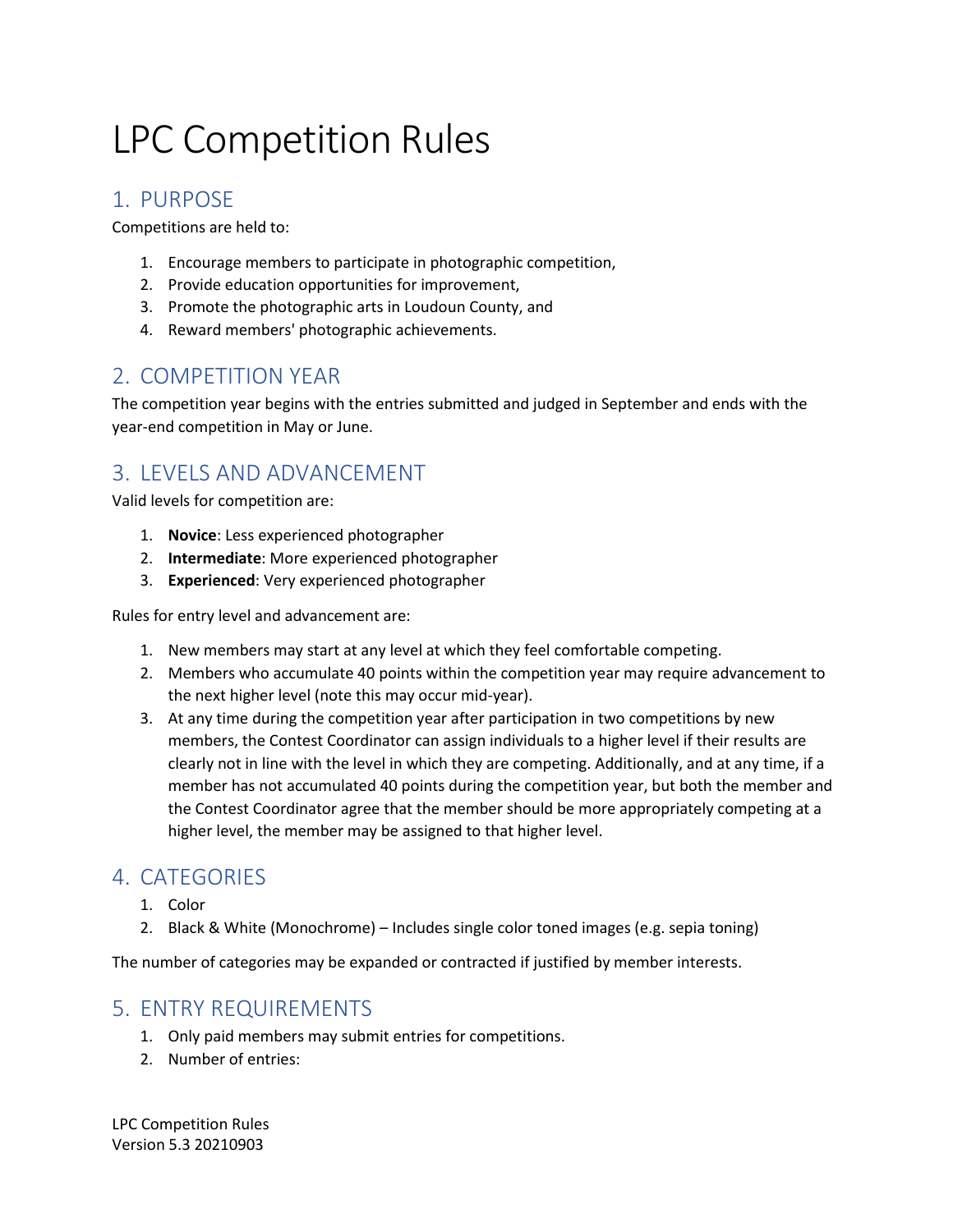- a. Members at Novice and Intermediate level may submit a maximum of four (4) entries for any one competition. No more than two (2) entries may be in a single category (Color, B&W).
- b. Members at Experienced level may submit a maximum of two (2) entries for any one competition. No more than one (1) entry may be in a single category (Color, B&W).
- 3. All entries must be submitted at the same level.
- 4. Digital submissions must be received by 11:59 PM on the Monday prior to the competition.
- 5. For print competitions:
	- a. Prints must be accompanied by a digital submission. (See 5.14.)
	- b. Prints must be received by 7:00 PM on the day of the competition.
	- c. The entry roster must be filled out and signed for all entries. (Roster available at club meetings)
- 6. An entry is ineligible if it has previously won a ribbon in an LPC competition.
- 7. The Contest Coordinator (or the President in the case of disputes regarding the Contest Coordinator's entries) or the judge reserves the right to eliminate any entry which does not follow the rules, does not conform to the competition theme, or is deemed inappropriate.
- 8. Images entered must have general appeal and must not be objectionable to the general membership. Nude images are not suited for the family-oriented nature of the club's membership.
- 9. Images must have been captured using a digital or film camera. Scanned images are not permitted.
- 10. All images must have been taken by and be owned exclusively by the member.
- 11. There is no restriction on the amount of or type of computer manipulation performed on the image. However, all manipulations and source material (e.g., cloned sources) must be made by and owned by the photographer.
- 12. Post processing, manipulation of the image is left to the discretion of the photographer, but it should be the photographer's judgement that the final image represents the work of the photographer and not that of another artist. Regardless, the judge has the final opinion on whether the use of post processing was suitable for the subject. Disputes regarding flagrant misuse of origin of content will be handled as defined below in Section 7.4.
- 13. Submissions must consist of a single final image. Use of multiple separate images to create triptychs, grids, or other multiple separate image prints are not permitted except in special cases such as a triptych themed competition, etc.
- 14. **Digital** submission requirements:
	- a. Files must be in JPG format with sRGB color space.
	- b. The metadata "Artist" (i.e., "Creator") field must identify the photographer.
	- c. The metadata "Description" field must be blank.
	- d. The metadata "Title" field should be populated for judging and is strongly encouraged.
	- e. The metadata "Title" field must **not** identify the photographer.
	- f. Watermarks are not allowed.
	- g. There are no size constraints for digital submissions. Consider that judges may wish to zoom an image to maximum resolution.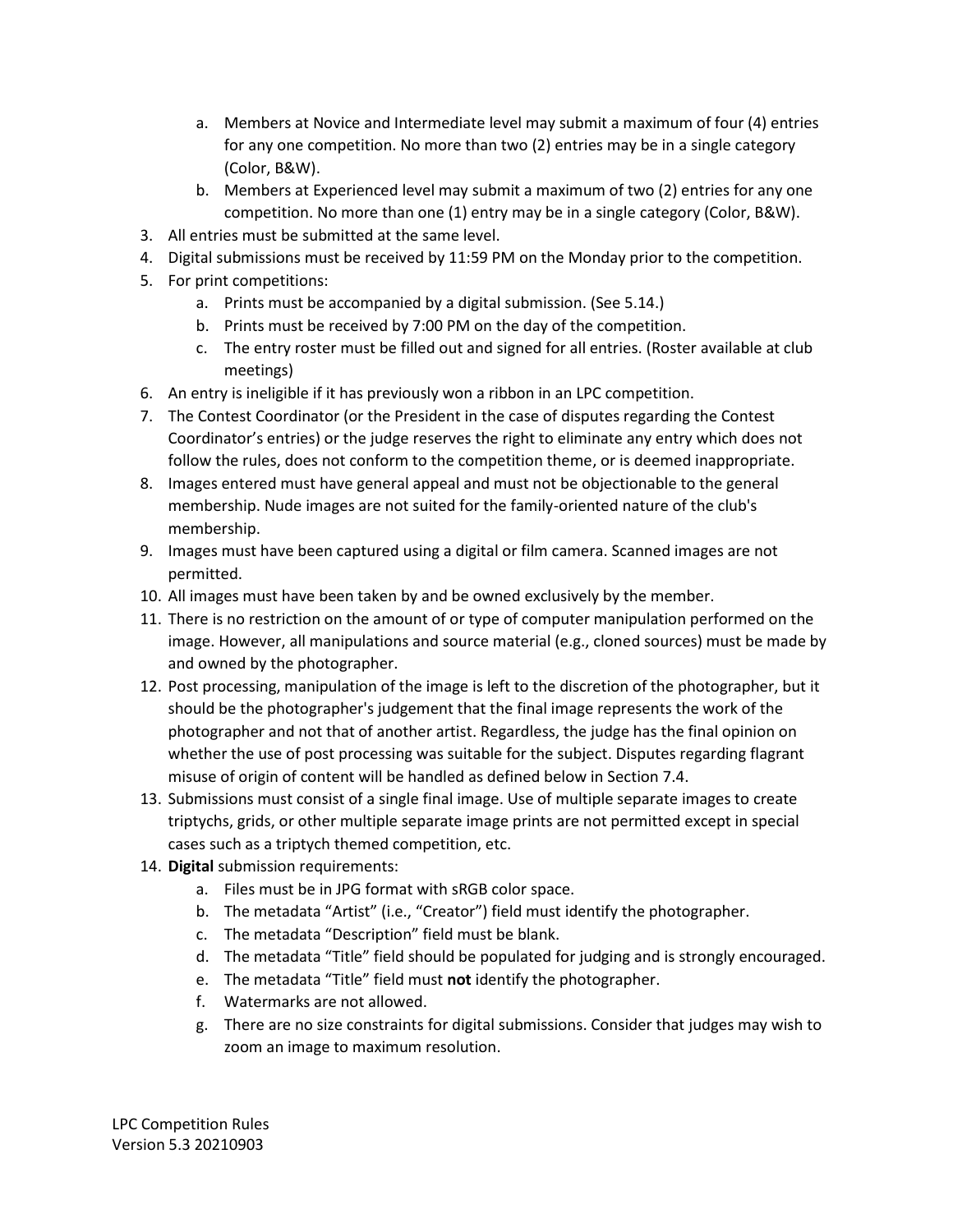- h. If more than the allowed number of images are submitted by a given photographer, the Contest Coordinator will accept only the earliest valid submissions. **Choose images carefully**.
- 15. **Print** and mat requirements for print competitions:
	- a. Prints may be produced commercially or by the photographer.
	- b. The minimum size of the print (not including matting) is 5 by 7 inches.
	- c. Cover window mats are required. Cover mats may be white, gray or black with a minimum border of 1 inch along all sides. The border width may vary from side to side (e.g., museum weighted mats).
	- d. Double mats (multiple layers of mats) or floating mats (where print does not touch mat) are allowed based on Mid Atlantic Photo Vision (MAPV) rules.
	- e. The maximum outer dimensions including mat are 16 by 20 inches. Exceptions are:
		- i. Panorama mats may not exceed 20 by 24 inches with no set ratio.
		- ii. Square image mats may not exceed 16 by 16 inches.
	- f. The minimum window opening of the cover mat is 4.5 by 6.5 inches (e.g., a matted 5 by 7 inch print).
	- g. Matted images must be clearly labeled on the back with the photographer's name, level and category. This may be done with a sticker, Post-it note, or by printing legibly on the back of the mat.
	- h. Prints may not be framed or placed in a poly bag.
	- i. Prints may be signed, but the signature must be covered prior to judging.
- 16. Specific themes may allow for the addition or removal of certain restrictions. Any changes will be defined with the theme.

## 6. Right to Use

By submitting images to competition, you agree that Loudoun Photo Club may use the submitted image(s) for exhibit during competition and for promotional purposes in print form and online venues (e.g., the LPC web site, Facebook group, etc.).

# 7. JUDGING

- 1. The Contest Coordinator will select the judge(s).
- 2. If the judge does not show up for the competition, a substitute judge will be selected by the Contest Coordinator. The substitute judge shall be someone not exhibiting in the contest categories they are judging. This may necessitate selection of multiple judges.
- 3. The judge(s) will be given the name and description of the competition theme. The judge has the authority to disqualify any entry that does not satisfy the requirements as interpreted by the judge.
- 4. If any dispute of origin of content arises, all images will, for the duration of the competition, be given benefit of the doubt and place as judged. Proof of original content may be subsequently required. If origin cannot be adequately verified, image awards will be given to their successor. Non-awarded images will not subsequently be awarded a ribbon by this action.
- 5. Judging will be based on four (4) elements, each of which will have equal weight. They are: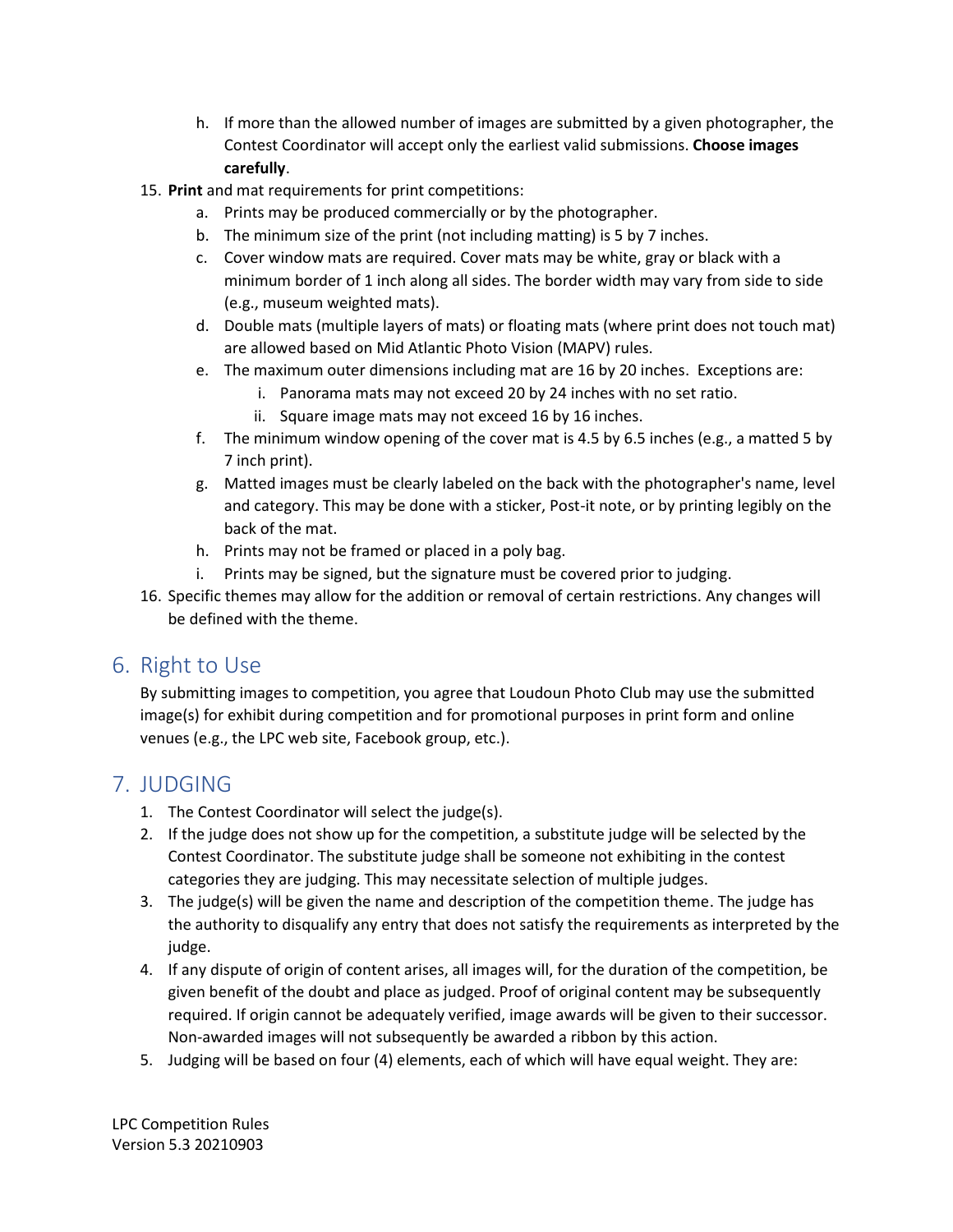- a. **INTEREST** Defined as the impact, the appeal, and the significance of the subject, and the way it is presented by the photographer.
- b. **COMPOSITION** The arrangement of the image's objects to show what the photographer wants you to see. It is the organization of the visual elements, such as lines, shapes, framing and perspective.
- c. **TECHNIQUE** Employs the mechanics of photography. The photographer's use of depth of field, focus, exposure control and flash to express his/her perspective.
- d. **PRESENTATION** The quality of the printing and matting to present a clean, professional presentation of the image.
- 6. The Best in Show winners will be selected from among the first-place winners for that competition month.
- 7. In June or July, the first-place winners from previous months that competition year will compete for Photograph of the Year. Eligible entries may be expanded to include other prints at the discretion of the Contest Coordinator.

## 8. POINTS AND RIBBONS

A minimum of three images must be entered in any individual combination of level and category for that level and category to be judged separately. If there are less than three entrants, they will be grouped with another level in that same category. If there are still an insufficient number of entries, then that category will be grouped with another category.

PLACE POINTS are awarded to the monthly competition entries.

Additional Honorable Mentions may be awarded so that the total number of ribbons awarded is ¼ of the entries (rounding up) with a maximum of 2 Honorable Mention ribbons awarded per category.

| <b>Number of Entries</b> | <b>Placings</b>       |
|--------------------------|-----------------------|
| $1 - 4$                  | 1st                   |
| $5 - 8$                  | 1st, $2nd$            |
| $9 - 12$                 | 1st, 2nd, 3rd         |
| 13-16                    | 1st, 2nd, 3rd, HM     |
| 17+                      | 1st, 2nd, 3rd, HM, HM |

Ribbons will be awarded as follows:

The following points table will be used for Novice and Intermediate levels.

| <b>Number of entries</b> |    | 1st   2nd | 3rd | <b>HM</b> |
|--------------------------|----|-----------|-----|-----------|
|                          | 3  |           |     |           |
| $5 - 8$                  |    | 2         |     |           |
| $9 - 12$                 | 6  |           | 2   |           |
| 13-16                    | 8  | 6         |     |           |
| $16+$                    | 10 | Ջ         |     |           |

The following points table will be used for the Experienced level.